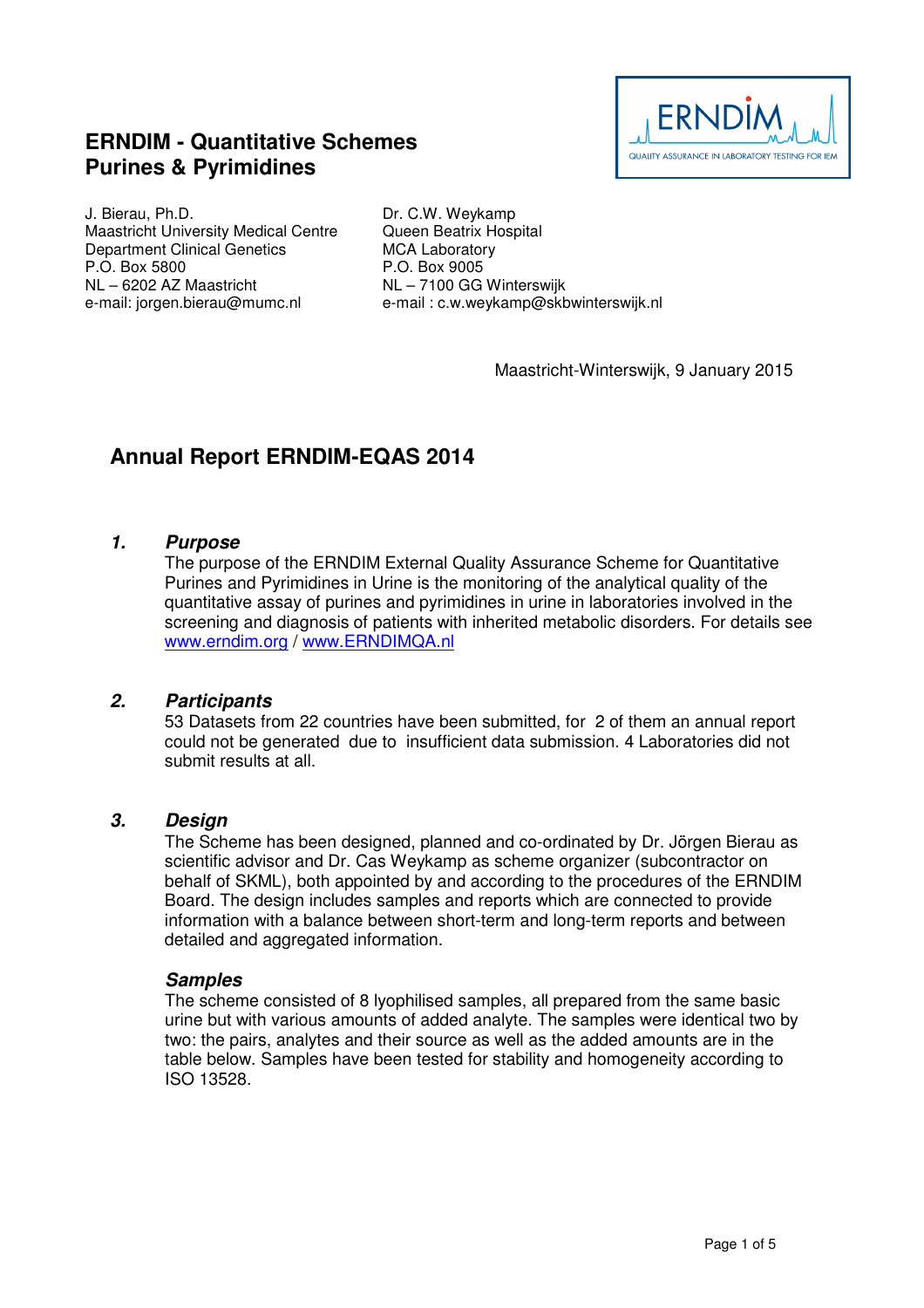| Analyte            | <b>Source</b>         | <b>Added Quantities in micromol/liter</b> |                          |                        |                               |
|--------------------|-----------------------|-------------------------------------------|--------------------------|------------------------|-------------------------------|
|                    |                       | <b>Sample Pair</b><br>182-185             | Sample Pair  <br>184-188 | Sample Pair<br>183-186 | <b>Sample Pair</b><br>181-187 |
| 5-OH methyluracil  | Aldrich 852589        | 50                                        | 0                        | 100                    | 75                            |
| Adenine            | Sigma A8751           | 0                                         | 75                       | 50                     | 10                            |
| Adenosine          | Sigma A9251           | 10                                        | $\mathbf 0$              | 75                     | 50                            |
| <b>AICAR</b>       | RI. Chemicals A1300   | 25                                        | 10                       | 0                      | 50                            |
| Deoxy-adenosine    | Sigma D7400           | 75                                        | 50                       | 25                     | $\Omega$                      |
| Deoxy-guanosine    | Sigma D7145           | 0                                         | 76                       | 50                     | 25                            |
| Deoxy-inosine      | Sigma D5287           | 25                                        | $\Omega$                 | 75                     | 50                            |
| Deoxy-uridine      | Sigma D5412           | 50                                        | 25                       | 0                      | 100                           |
| Dihydro-thymine    | Ikemi L01996          | $\Omega$                                  | 250                      | 100                    | 50                            |
| Dihydro-uracil     | Sigma D7628           | 249                                       | 100                      | 50                     | $\Omega$                      |
| Guanosine          | Sigma G6752           | 75                                        | 50                       | $\mathbf 0$            | 100                           |
| Hypoxanthine       | Sigma H9377           | 300                                       | 150                      | 50                     | $\mathbf 0$                   |
| Inosine            | <b>Sigma I4125</b>    | 0                                         | 150                      | 100                    | 51                            |
| <b>Orotic Acid</b> | Sigma O2875           | 150                                       | 50                       | 25                     | $\mathbf 0$                   |
| Orotidine          | Sigma O9505           | 21                                        | 7                        | $\Omega$               | 28                            |
| Pseudo-uridine     | Berry & Ass PYA 11080 | $\mathbf 0$                               | 150                      | 50                     | 25                            |
| Thymidine          | Sigma T9250           | 10                                        | $\Omega$                 | 50                     | 25                            |
| Thymine            | Sigma T0376           | 50                                        | 25                       | $\Omega$               | 100                           |
| Uracil             | Sigma U0750           | 125                                       | 75                       | 25                     | 0                             |
| Xanthine           | Sigma X4002           | 50                                        | 0                        | 250                    | 100                           |

## **Reports**

All data-transfer, the submission of data as well as request and viewing of reports proceeded via the interactive website www.erndimqa.nl which can also be reached through the ERNDIM website (www.erndim.org). The results of your laboratory are confidential and only accessible to you (with your name and password). The anonymised mean results of all labs are accessible to all participants. Statistics of the respective reports are explained in the general information section of the website.

An important characteristic of the website is that it supplies short-term and long-term reports. Short-term reports are associated with the eight individual specimens, for each of which there has been a specific deadline in the year 2014. Two weeks after the respective deadlines participants could request their reports and as such had eight times up-to-date information on their analytical performance. Although technically not required (the website can work with a delay time zero) a delay time of 14 days has been chosen to enable the scientific advisor to inspect the results and add his comment to the report. Contrary to the fast short-term report is the annual long-term report. The annual report is based on the design-anchored connection between samples which enables to report a range of analytical parameters (accuracy, precision, linearity, recovery and interlab dispersion) once an annual cycle has been completed. The annual report is discussed below.

A second important characteristic of the website is the wide range in aggregation of results which permits labs to make an individual choice for detailed and/or aggregated reports. The most detailed report which can be requested from the website is the "Analyte in Detail" which shows results of a specific analyte in a specific sample (176 such Analyte-in-Detail-reports can be requested in the year 2014 cycle). A more condensed report is the "Current Report" which summarizes the performance of all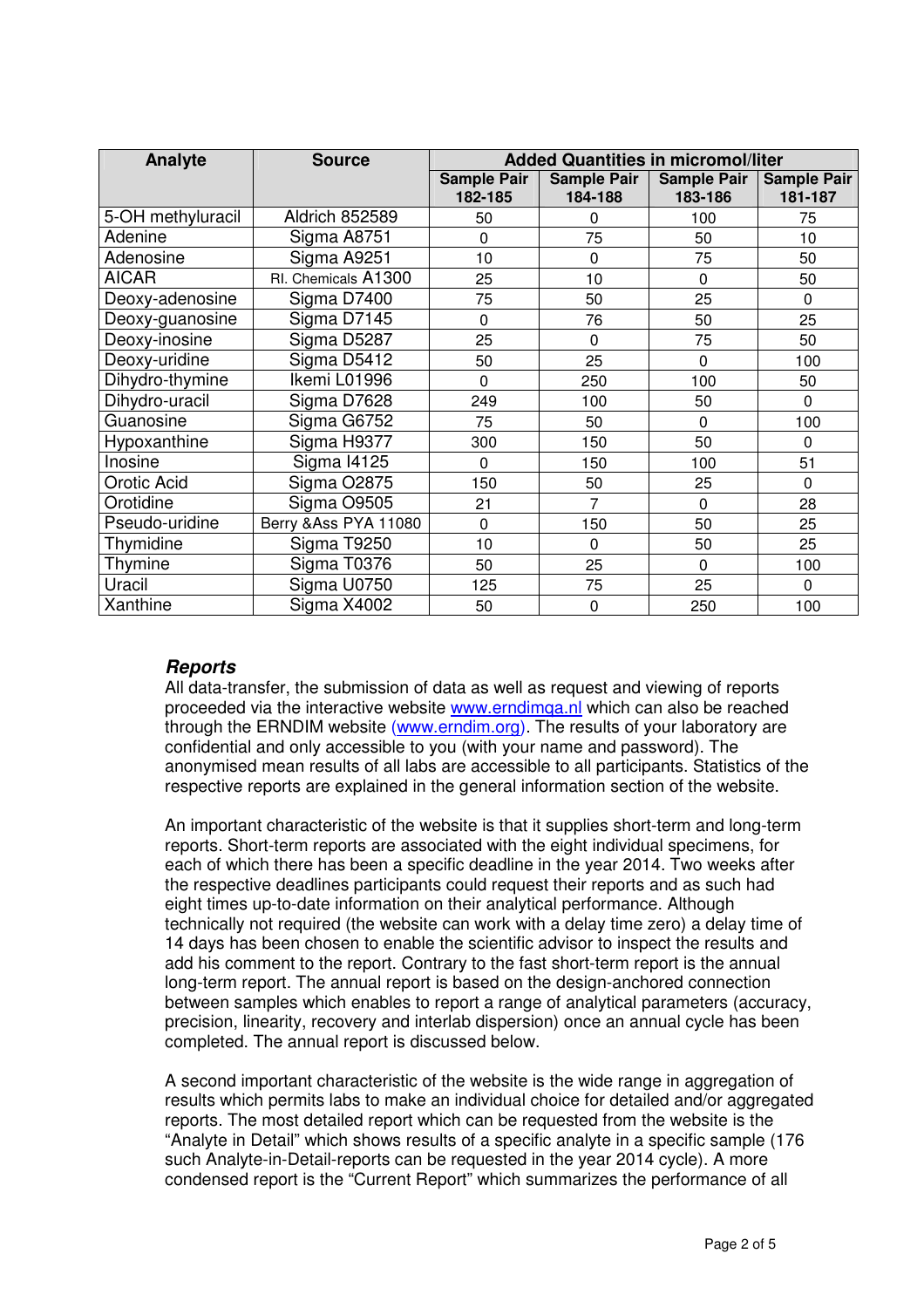analytes in a specific sample (8 such Current Reports can be requested in 2014). The highest degree of aggregation has the Annual Report which summarizes the performance of all analytes of all 8 samples (1 such Annual-Report can be requested in 2014). Depending on their position in the laboratory one can choose to have a glance at only the annual report (managers) or at all 176 detailed reports (technicians).

## **4. Discussion of Results in the Annual Report 2014**

In this part the results as seen in the annual report 2014 will be discussed. Subsequently we will regard accuracy, recovery, precision, linearity, interlab CV and crosssectional relations. Please print your annual report from the Interactive Website when you read the "guided tour" below and keep in mind that we only discuss the results of "all labs": it is up to you to inspect and interprete the specific results of your laboratory.

## **4.1 Accuracy**

A first approach to describe the accuracy is comparison of your mean outcome in the eight samples with the mean of all labs. This is shown in the columns "your lab" and "all labs" under the heading "Accuracy", respectively. For Adenine the mean of all labs is 30.1 micromol/Liter with which you can compare the mean of your lab.

## **4.2 Recovery**

A second approach to describe accuracy is the percentage recovery of added analyte. In this approach it is assumed that the recovery of the weighed quantities is the target value. The correlation between weighed quantities as added to the samples (on the x-axis) and your measured quantities (on the y-axis) has been calculated. The slope of the correlation multiplied with 100% is your recovery of the added amounts. Outcome for your lab in comparison to median outcome of all labs is shown in the column "Recovery" in the annual report. For all labs the recovery ranges from 87% for Adenine to 106% for Orotidine. The overall recovery is 96%.

#### **4.3 Precision**

Reproducibility is an important parameter for quality in the laboratory and is encountered in the schemes' design. Samples come in pairs which can be regarded as duplicates from which CV's can be calculated (Intra Laboratory CV as indicator for reproducibility). Outcome for your lab in comparison to the median of all labs is shown in the column "Precision" of the Annual Report. Precision ranges from 4.3% for Pseudo-uridine to 20.1% for Dihydro-thymine. The overall intralab CV is 8.3%.

#### **4.4 Linearity**

Linearity over the whole relevant analytical range is another important parameter for analytical quality. Again this is encountered in the schemes' design. With weighed quantities on the x-axis and your measured quantities on the y-axis the coefficient of regression ( r ) has been calculated. Outcome for your lab in comparison to the median of all labs is in the column "Linearity" of the annual report. It can be seen that the coefficient of regression ranges from 0.986 for Orotidine to 0.998 for Orotic acid and Dihydro-thymine .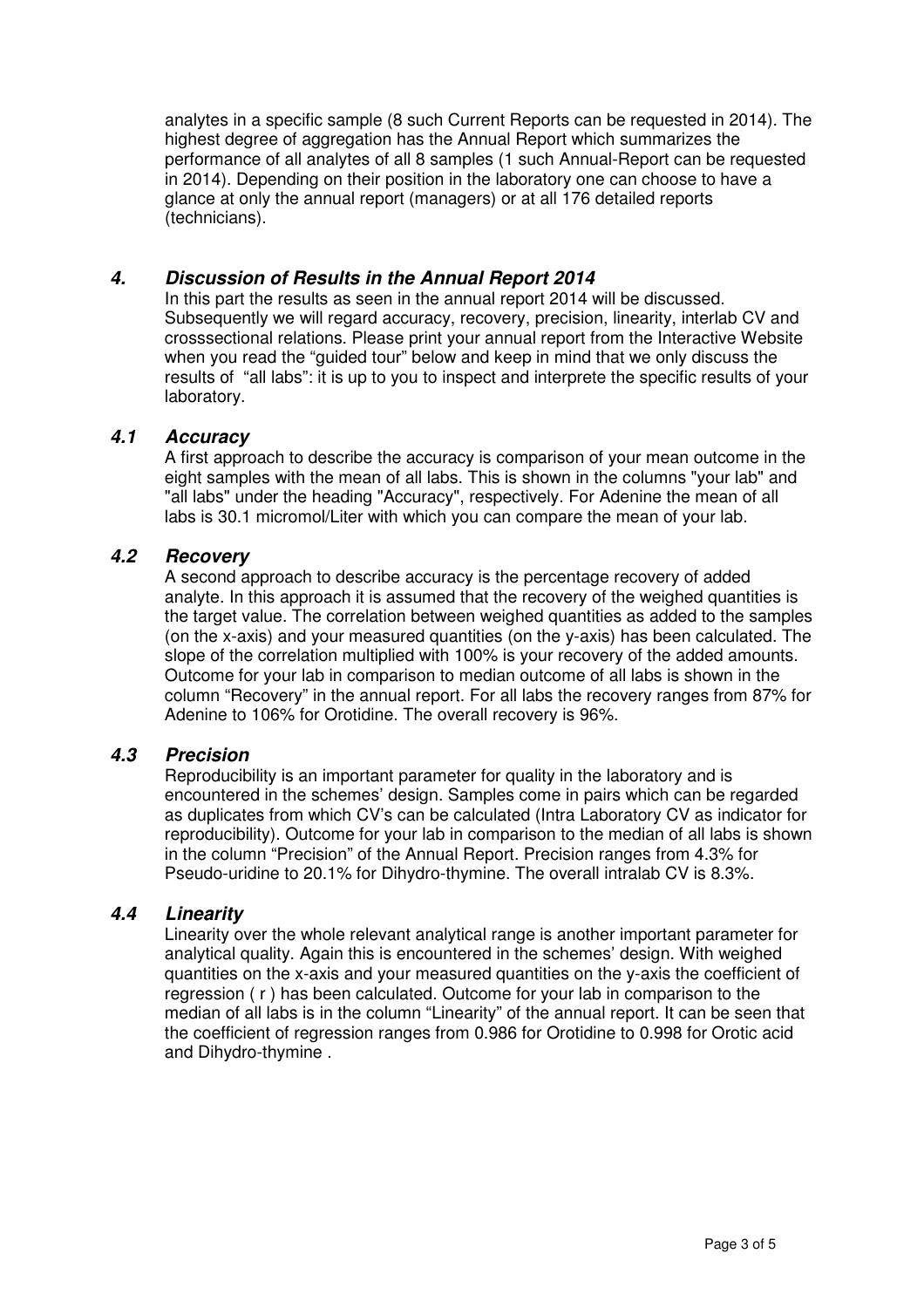## **4.5 Interlab CV**

For comparison of outcome for one patient in different hospitals and for use of shared reference values it is relevant to have a high degree of harmonization between results of various laboratories. Part of the schemes' design is to monitor this by calculating the Interlaboratory CV. This, along with the number of laboratories who submitted results, is shown in the column "Data All labs" in the Annual Report. It can be seen that most laboratories submitted results for xanthine (49) whereas only 14 labs assayed dihydro-thymine. The Interlab CV ranges from 10.7% for uric acid to 30.0% for dihydro-uracil. The mean Interlab CV for all analytes is 16.9%.

## **4.6 Cross Sectional Relations**

The various parameters as described above often have an interrelation: often more than one parameter directs towards good or bad analytical control. This pattern, clearly seen in the other ERNDIM schemes is less prominent in the Purines and Pyrimidines.

#### **4.8 Your performance: red and green flags**

After some years of discussion and planning a system to judge performance of individual laboratories is implemented starting from January 2009. In the annual report of an individual laboratory red flags indicate poor performance for accuracy, precision, linearity and recovery. Analytes with satisfactory performance for at least three of the four parameters (thus no or only one red flag or no result) receive a green flag. Thus a green flag indicates satisfactory performance for analysis of that particular analyte while a red flag indicates that your laboratory has failed to attain satisfactory performance. Criteria for red flags can be found in the general information on the website (general information; interactive website, explanation annual report).

## **4.9 Poor Performance Policy**

A wide dispersion in the overall performance of individual laboratories is evident. Table 2 shows the percentage of red flags observed. 18% of the laboratories have no red flag at all and thus have attained excellent overall performance. In contrast, at the other extreme there are also 4% of laboratories with more than 25% red flags. Following intensive discussion within the ERNDIM board and Scientific Advisory Board (SAB) and taking into account feedback from participants we have been able to agree on a harmonised scoring system for the various branches of the Diagnostic Proficiency schemes and qualitative schemes. We have also tested a scoring system for the quantitative schemes as described in our Newsletter of Spring 2009. In parallel to this the SAB has agreed levels of adequate performance for all the schemes and these will be re-evaluated annually. The scoring systems have been carefully evaluated by members of the SAB and have been applied to assess performance in our schemes from 2007 onwards. The ERNDIM Board has decided that the Scientific Advisor will judge the performance of the individual laboratories based on these levels of satisfactory performance and issue a letter of advice of failure to achieve satisfactory performance to those laboratories which do not achieve satisfactory performance. The letter is intended to instigate dialogue between the EQA scheme organiser and the participating laboratory in order to solve any particular analytical problems in order to improve quality of performance of labs in the pursuit of our overall aim to improve quality of diagnostic services in this field.